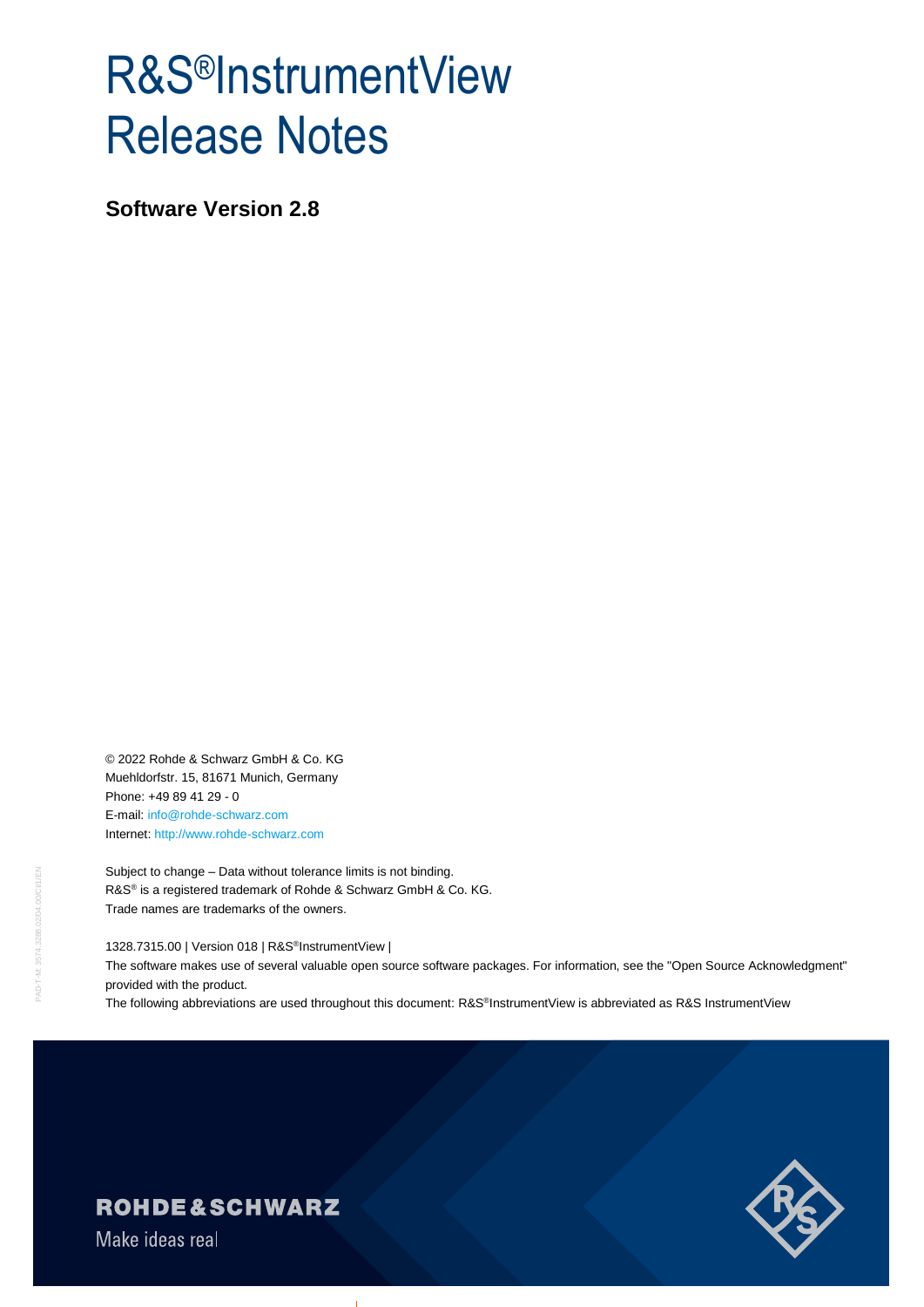## **Contents**

| $\blacktriangleleft$ | Information on the current version and history  3 |  |
|----------------------|---------------------------------------------------|--|
| 1.1                  |                                                   |  |
| $1.2$                |                                                   |  |
| 1.3                  |                                                   |  |
| 1.4                  |                                                   |  |
| 1.5                  |                                                   |  |
| $\mathbf{2}$         |                                                   |  |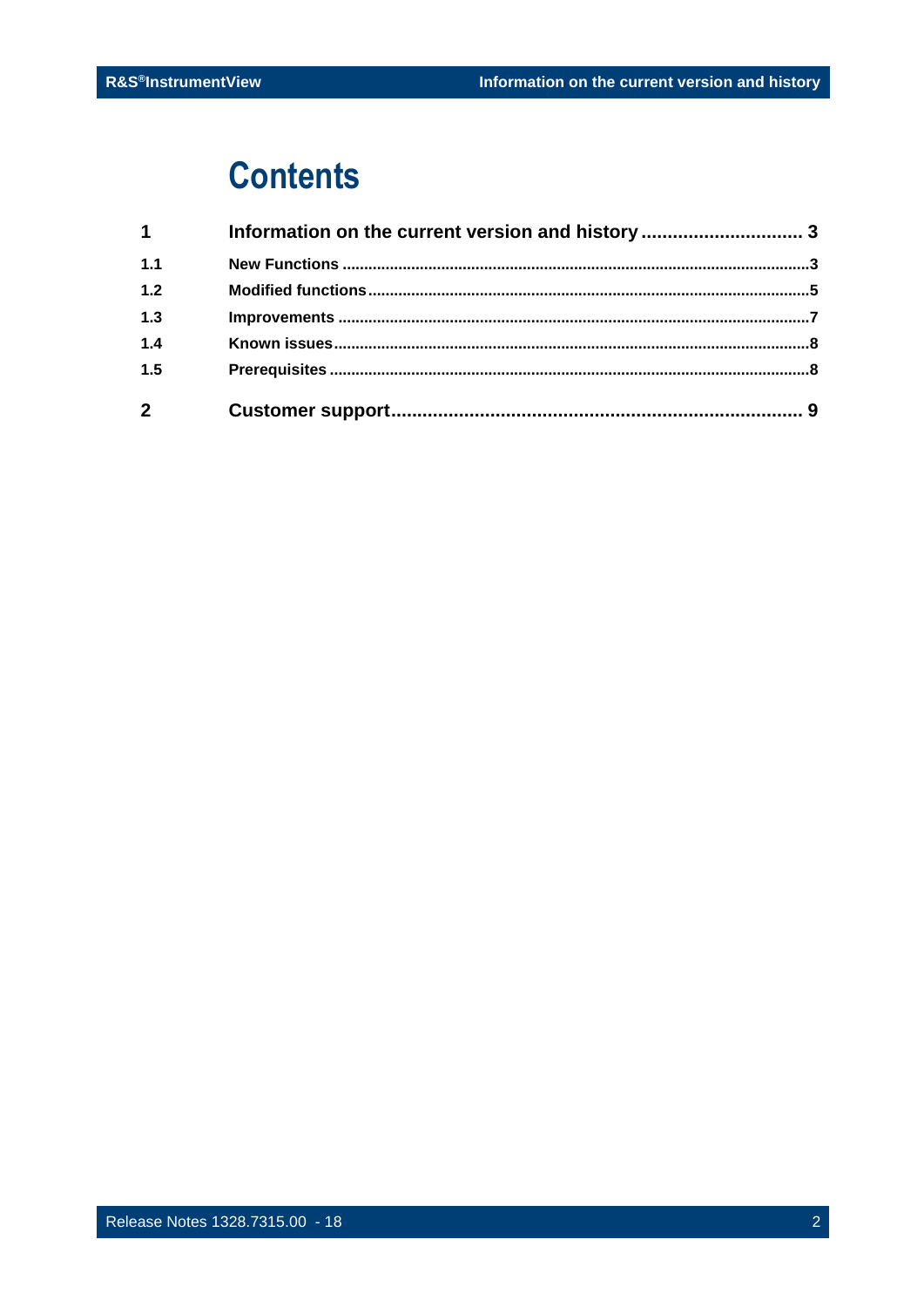## <span id="page-2-0"></span>**1 Information on the current version and history**

You can use R&S®InstrumentView with the following products:

- ► R&S®FSH4 series
- ► R&S®ZVH
- ► R&S®FPH
- ► R&S®ZPH
- ► R&S®ZNH
- ► R&S®FPC
- ► R&S®FSC
- ► R&S®RTH1000
- ► R&S®RTA4000
- ► R&S®RTB2000
- ► R&S®RTC1000
- ► R&S®RTM3000
- ► R&S®PR200
- ► R&S®EM200

<span id="page-2-1"></span>Available functionality may vary depending on the connected device.

## **1.1 New Functions**

The following table lists the new functions and indicates the version in which the new function was introduced:

#### New function of Software V2.8:

| <b>Version</b> | <b>Function</b>                                                                                                    |
|----------------|--------------------------------------------------------------------------------------------------------------------|
| V2.8           | Support for R&S®FPH-K105 and R&S®ZPH-K105 EMF Measurement Application.                                             |
| V2.8           | Command line interface added to export CSV to and from device files like transducer.<br>limit line, standards etc. |

#### New functions of earlier Software versions:

| Version | <b>Function</b>                                                                                 |
|---------|-------------------------------------------------------------------------------------------------|
| V2.7    | Support for Limit Line Editor added for monitoring receivers,<br>R&S PR200 and R&S EM200.       |
| V2.6    | Support for Antenna firmware update added for monitoring receivers.<br>R&S PR200 and R&S EM200. |
| V2.5    | Support for R&S®ZNH Firmware Version V1.20.                                                     |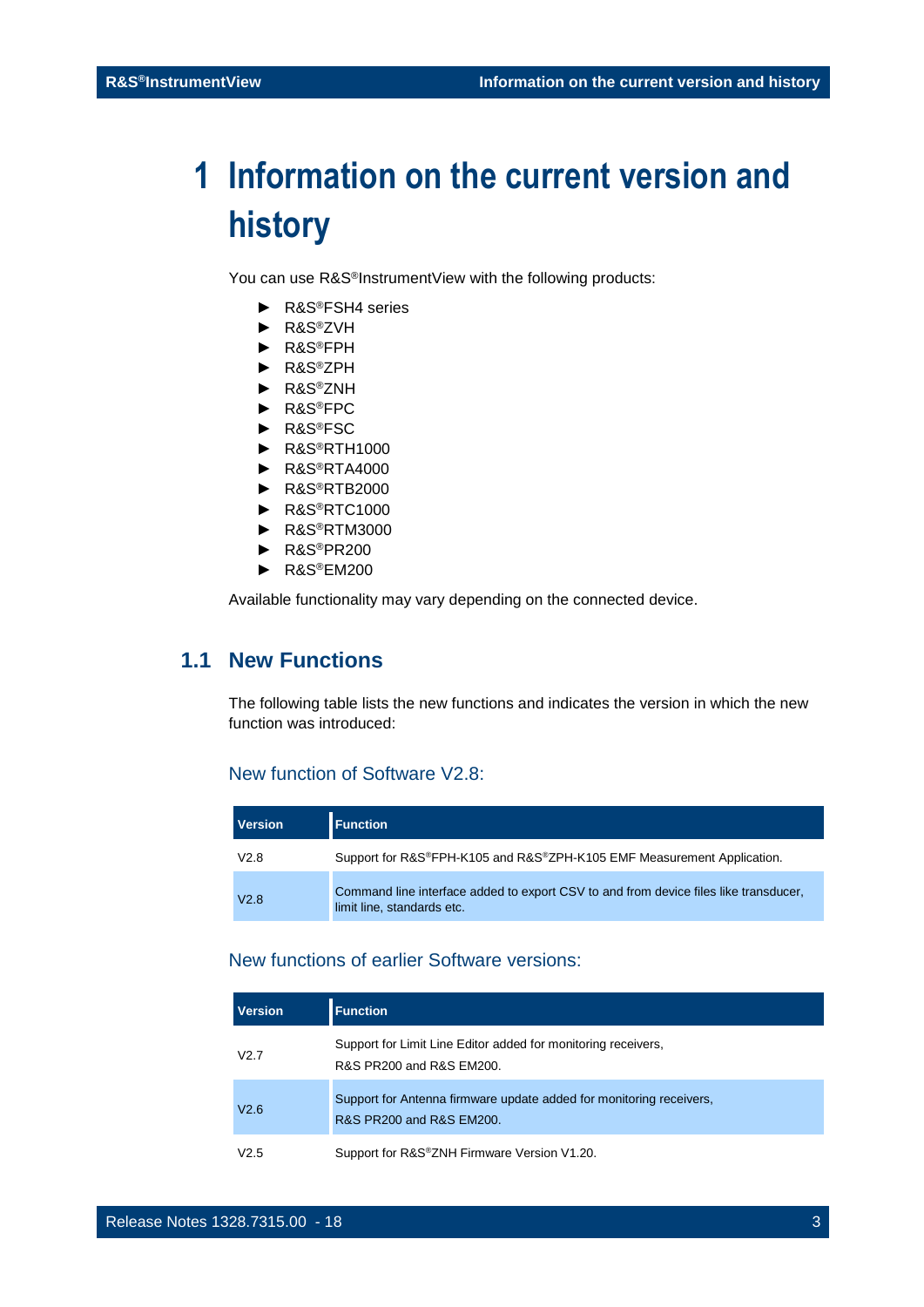| V <sub>2.5</sub> | Support for export of S-parameter traces to Touchstone format.                                                                    |
|------------------|-----------------------------------------------------------------------------------------------------------------------------------|
| V <sub>2.4</sub> | Support for Receivers: R&S®PR200 and R&S®EM200 including editors for Transducer<br>Correction Set, Memory List and Suppress List. |
| V <sub>2.4</sub> | Support for Network Analyzer: R&S®ZNH including extended editor for Calibration Kit<br>definition.                                |
| V <sub>2.3</sub> | EIRP measurement mode support (for R&S®FPH and R&S®ZPH).                                                                          |
| V <sub>2.3</sub> | USB connection support for Oscilloscope devices.                                                                                  |
| V <sub>2.2</sub> | Support for Waveguide dispersion calibration (for R&S®FSH and R&S®ZVH) in the<br>Calibrations Kit Editor.                         |
| V <sub>2.1</sub> | Support for Oscilloscope devices: R&S®RTH1000, R&S®RTA4000, R&S®RTB2000,<br>R&S®RTC1000 and R&S® RTM3000.                         |
| V2.0             | Support for EMF Live Editing and EMF Quick Scan.                                                                                  |
| V <sub>2.0</sub> | ASK/FSK Mode support for R&S®FPH and R&S®ZPH.                                                                                     |
| V2.0             | Dual Trace support for S11/S21 in Vector Network Analysis (for R&S®FPC1500).                                                      |
| V1.90.1          | Support for R&S®ZPH model 12.                                                                                                     |
| V1.90            | Support for DTF threshold List.                                                                                                   |
| V1.90            | One click solution to generate reports across subfolders.                                                                         |
| V1.90            | Receiver Dual Trace support and Receiver Peak List support (for R&S®FPC only)                                                     |
| V1.90            | Support for Logarithmic Limit lines.                                                                                              |
|                  |                                                                                                                                   |
| V1.90            | Included standard Limit Line templates for testing EMC Compatibility.                                                             |
| V1.80            | Support for R&S®FSH-K105 EMF Measurement Application.                                                                             |
| V1.80            | Support added to edit the cable Model for DTF measurements                                                                        |
| V1.80            | Preview added to Report Generator                                                                                                 |
| V1.70            | Fixed Visa transfer errors with bigger files.                                                                                     |
| V1.70            | New Menu Option in Network Analyzer and CAT modes to copy trace as single image.                                                  |
| V1.70            | Fixed the issue with Display Line 2, which was not showing in ZPH DTF Split Screen.                                               |
| V1.70            | Dropped support of Windows XP.                                                                                                    |
| V1.60            | Support of ZPH Distance To Fault: Split Screen.                                                                                   |
| V1.60            | Support for adding comments and pictures per measurement dataset in reports.                                                      |
| V1.60            | Command line ZVH dataset to ZPH dataset converting.                                                                               |
| V1.60            | Command line dataset to CSV format converting.                                                                                    |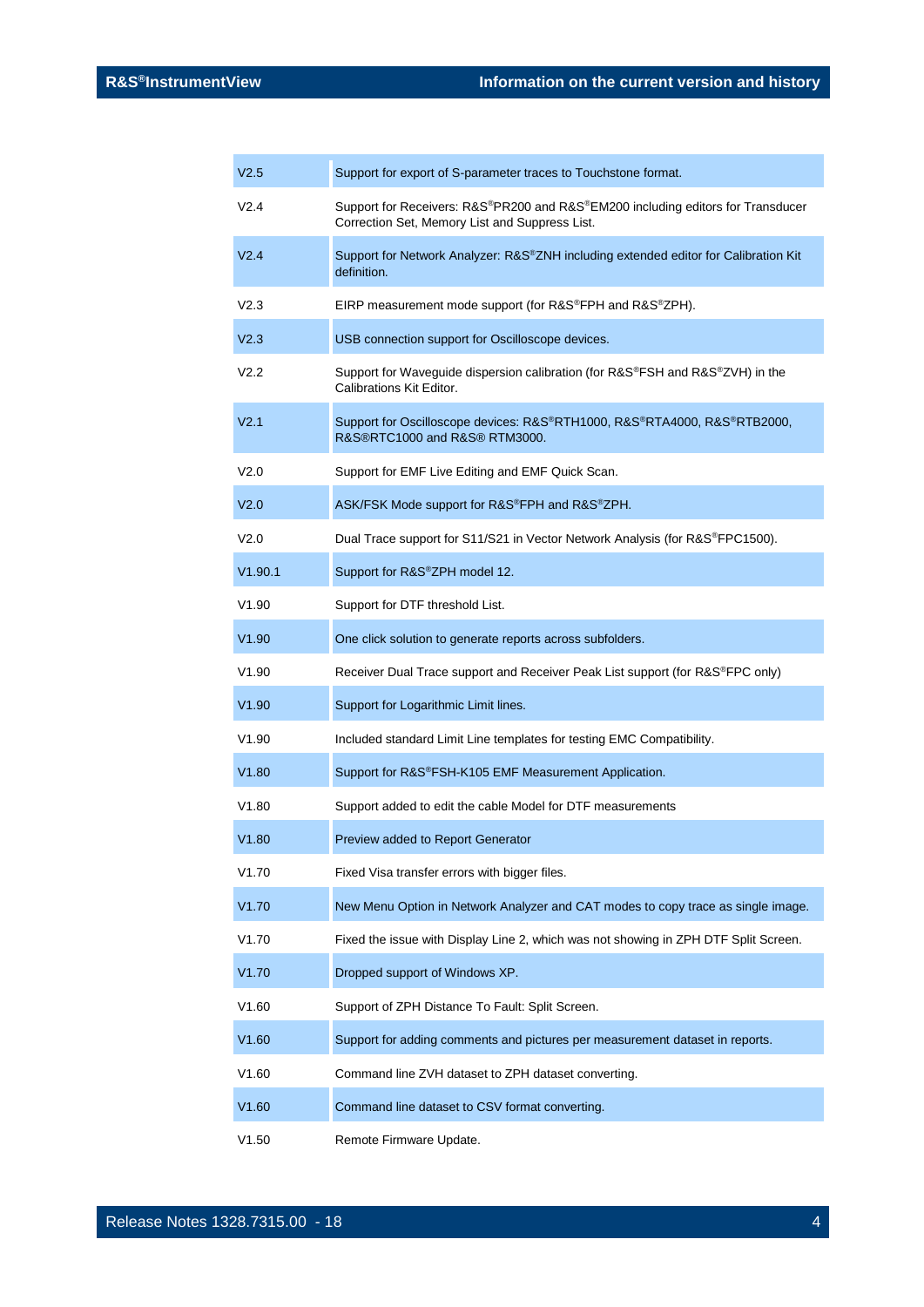| V1.50 | Command line dataset processing.                                                                                                     |
|-------|--------------------------------------------------------------------------------------------------------------------------------------|
| V1.50 | Support loading and saving of instrument files using CSV format.                                                                     |
| V1.40 | Support of Channel Power, Occupied Bandwidth, TDMA Power, Spectrum Emission<br>Mask, ACLR, Harmonic Distortion, AM Modulation Depth. |
| V1.40 | Support of Network Analyzer.                                                                                                         |
| V1.40 | Support of Cable and Antenna Tester                                                                                                  |
| V1.40 | Support of Distance to Fault                                                                                                         |
| V1.40 | Support of Vector Volt Meter                                                                                                         |
| V1.40 | Support of FPH and FPC1000 Receiver Mode                                                                                             |
| V1.40 | Support of Interference Analyzer: Carrier to noise, Carrier to Interference                                                          |
| V1.40 | Support for full dataset retrieval                                                                                                   |
| V1.40 | <b>Support for Meter/Feet</b>                                                                                                        |
| V1.40 | "Active to Dataset" & "Dataset to Active" functionality                                                                              |
| V1.31 | Lab Display (Control of multiple devices)                                                                                            |
| V1.31 | <b>Connection Manager</b>                                                                                                            |
| V1.30 | Support of FSH4/8/13/20 Receiver Mode                                                                                                |
| V1.30 | Support of Signal Strength Mapping                                                                                                   |
| V1.30 | Support of Spectrogram / Long time recording                                                                                         |
| V1.20 | Support of AM/FM demodulation application                                                                                            |
| V1.20 | Support of the Wizard functionality                                                                                                  |
| V1.20 | Support of Remote Display                                                                                                            |

## <span id="page-4-0"></span>**1.2 Modified functions**

The following table lists the modified functions and indicates the version in which the modification was carried out: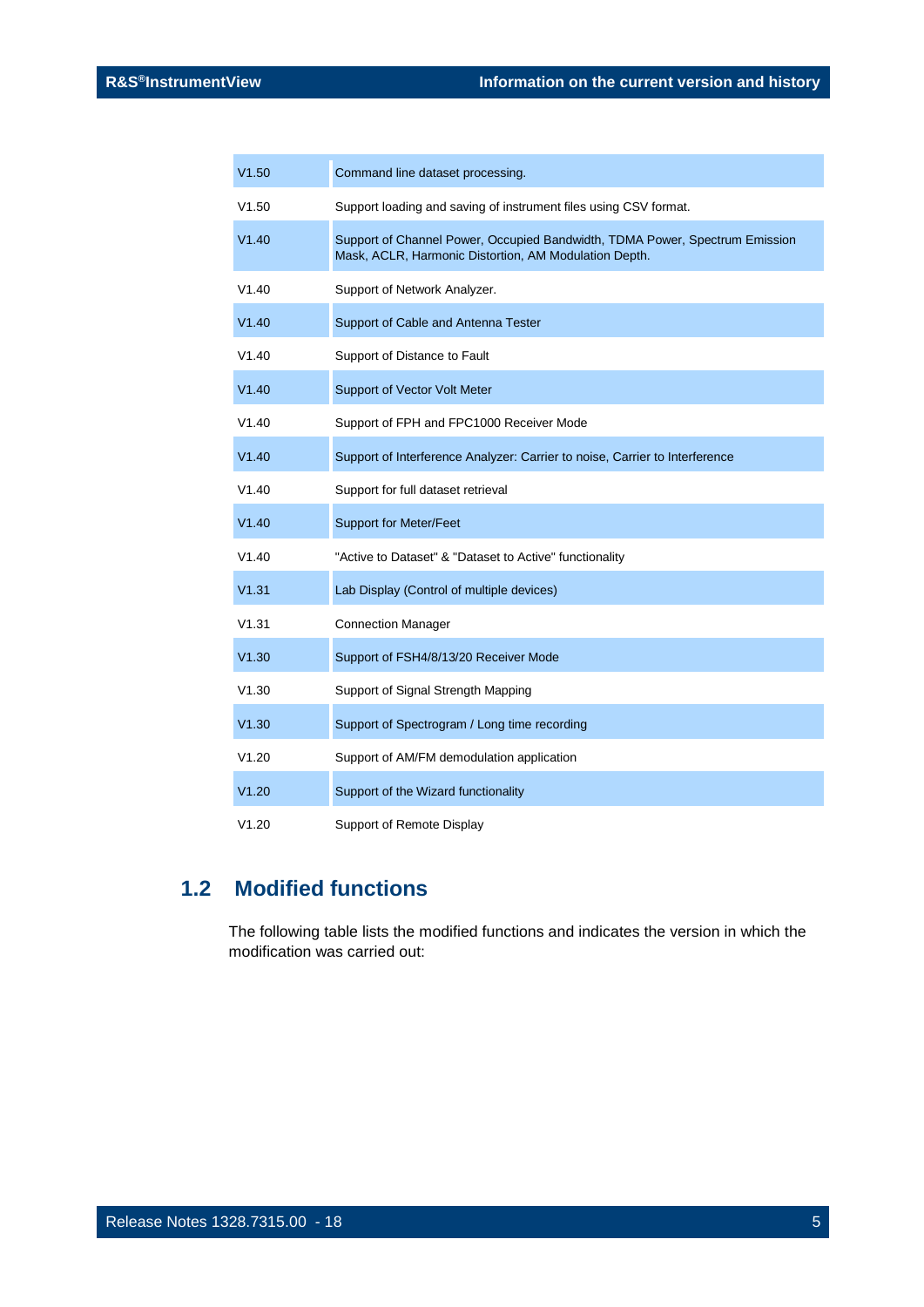### Modifications of Software V2.8:

| <b>Version</b> | <b>Function</b>                                                            |
|----------------|----------------------------------------------------------------------------|
| V2.8           | Axis Scaling settings added to customize the x-axis and y-axis precisions. |
| V2.8           | Option to choose color for labels in the spectrogram view.                 |
| V2.8           | Color settings option included for Monitoring receivers.                   |

### The following table lists the functions modified in earlier Software versions:

| <b>Version</b>   | <b>Function</b>                                                                                                        |
|------------------|------------------------------------------------------------------------------------------------------------------------|
| V2.7             | Bandwidth type included in the Memory List editor.                                                                     |
| V <sub>2.7</sub> | Directory explorer replaced with new dialog resembling the file explorer.                                              |
| V2.6             | Support to open .set file in the Transducer editor for Spectrum Analyzers.                                             |
| V <sub>2.5</sub> | Support of memory trace export to CSV format.                                                                          |
| V2.5             | Import and export support for CSV format in Monitoring Receiver editors: Transducer,<br>Suppress List and Memory List. |
| V <sub>2.5</sub> | Activate and Retrieve features added to Suppress List and Memory List editors.                                         |
| V2.5             | Configurable scan port added in the connection manager.                                                                |
| V <sub>2.5</sub> | Multiple Monitoring Receivers can be selected for firmware update.                                                     |
| V2.4             | Support for hostname included in Connection Manager.                                                                   |
| V2.4             | Support for SCPI port configuration for PR200 and EM200, in Connection Manager.                                        |
| V2.4             | Transducer Editor selection for Spectrum Analyzers and Monitoring Receivers                                            |
| V <sub>2.3</sub> | Fixed unit conversion issues in Unit Settings in the Power Meter Mode.                                                 |
| V2.2             | Improved preview drawing in Transducers editor for constant values.                                                    |
| V <sub>2.1</sub> | Added Cable Model data points to CSV export for ZPH-CAT measurements.                                                  |
| V2.0             | 'Use Channel Filter' added to SEM and ACLR in Standards Editor.                                                        |
| V <sub>2.0</sub> | Enabled saving of changed settings in Multi Transfer.                                                                  |
| V1.90            | Increased default Frequency Range restrictions in the EMF Config Editor to 20GHz.                                      |
| V1.90            | Fixed results for limit lines in Receiver Mode with transducer.                                                        |
| V1.90            | Enabled Preview for SEM Type in Standards Editor.                                                                      |
| V1.90            | Corrected the result computation and view for relative limit lines.                                                    |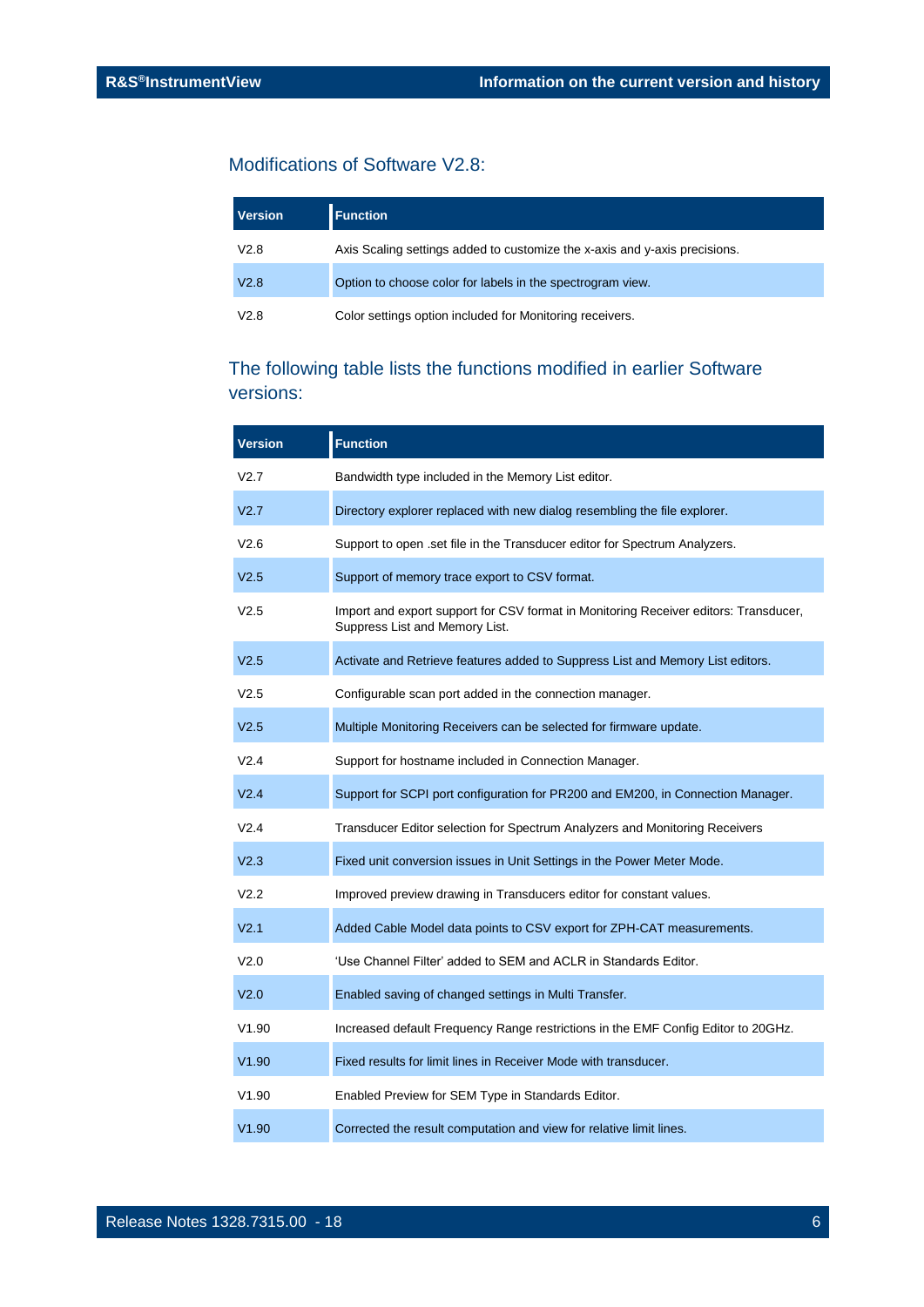## <span id="page-6-0"></span>**1.3 Improvements**

The following tables list the improvements and indicate since which version the issue fix could be observed:

#### Improvements of Software V2.8:

| <b>Version</b> | <b>I</b> Function                                  |
|----------------|----------------------------------------------------|
| V2.8           | UNC path support fixed for the directory explorer. |

### The following table lists the improvements and issues eliminated in earlier versions:

| <b>Version</b>   | <b>Function</b>                                                                                                                         |
|------------------|-----------------------------------------------------------------------------------------------------------------------------------------|
| V2.7             | Fix to retain the date and creation time of files when transferred from device to local.                                                |
| V <sub>2.7</sub> | Fix to enable Lab Display for R&S <sup>®</sup> ZNH.                                                                                     |
| V2.7             | Improved trace load performance for R&S®ZNH datasets.                                                                                   |
| V <sub>2.5</sub> | Fix to allow selection of exe files for firmware update.                                                                                |
| V2.4.1           | Fixes and improvements to ZNH support.                                                                                                  |
| V <sub>2.4</sub> | Fix to handle 2 Channel Scope devices.                                                                                                  |
| V2.3.1           | Older version InstrumentView installation could fail in combination with latest Windows<br>security patch updates. This issue is fixed. |
| V <sub>2.3</sub> | Fixed the cKit file compatibility issue in FPC/FPH/ZPH seen in V2.2.                                                                    |
| V <sub>2.2</sub> | Fixed incorrect start and stop frequency shown in ZVH DTF measurement.                                                                  |
| V <sub>2.2</sub> | Fixed Indoor maps with gps not working for some gps coordinates.                                                                        |
| V2.2             | Fixed file name clipping in Landscape Print mode.                                                                                       |
| V <sub>2.2</sub> | Fix for inverted horizontal axis for imported Scope CSV data.                                                                           |
| V <sub>2.2</sub> | Fix to prevent trigger initialization on RTM after Get-trace.                                                                           |
| V1.90            | Performance and memory improvements within the Report Generator.                                                                        |
| V1.90            | Performance improvements in Multi Transfer and File Transfer.                                                                           |
| V1.90            | Enabled display line in setup.                                                                                                          |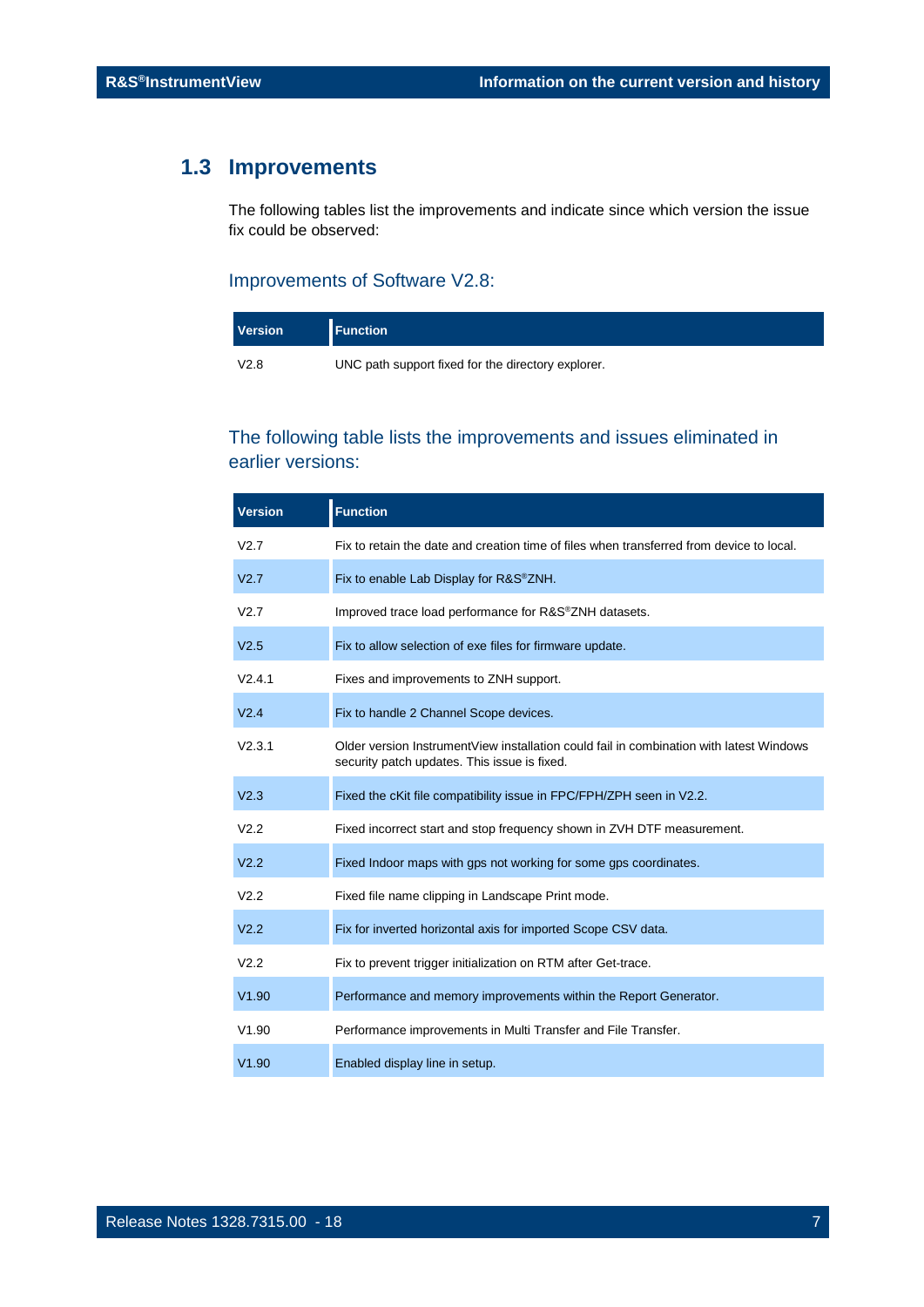## <span id="page-7-0"></span>**1.4 Known issues**

The following tables list the known issues and indicate since which version the issue could be observed:

#### **Known issues of Software V2.8:**

| since | <b>Function</b>                                       |
|-------|-------------------------------------------------------|
| V1.50 | Multiple USB Remote Displays are not working reliable |

## <span id="page-7-1"></span>**1.5 Prerequisites**

R&S®InstrumentView requires Windows Installer 4.5. For Windows versions Vista SP1 and below, please download Windows Installer 4.5 from the link below. <https://support.microsoft.com/en-us/help/942288/windows-installer-4.5-is-available>